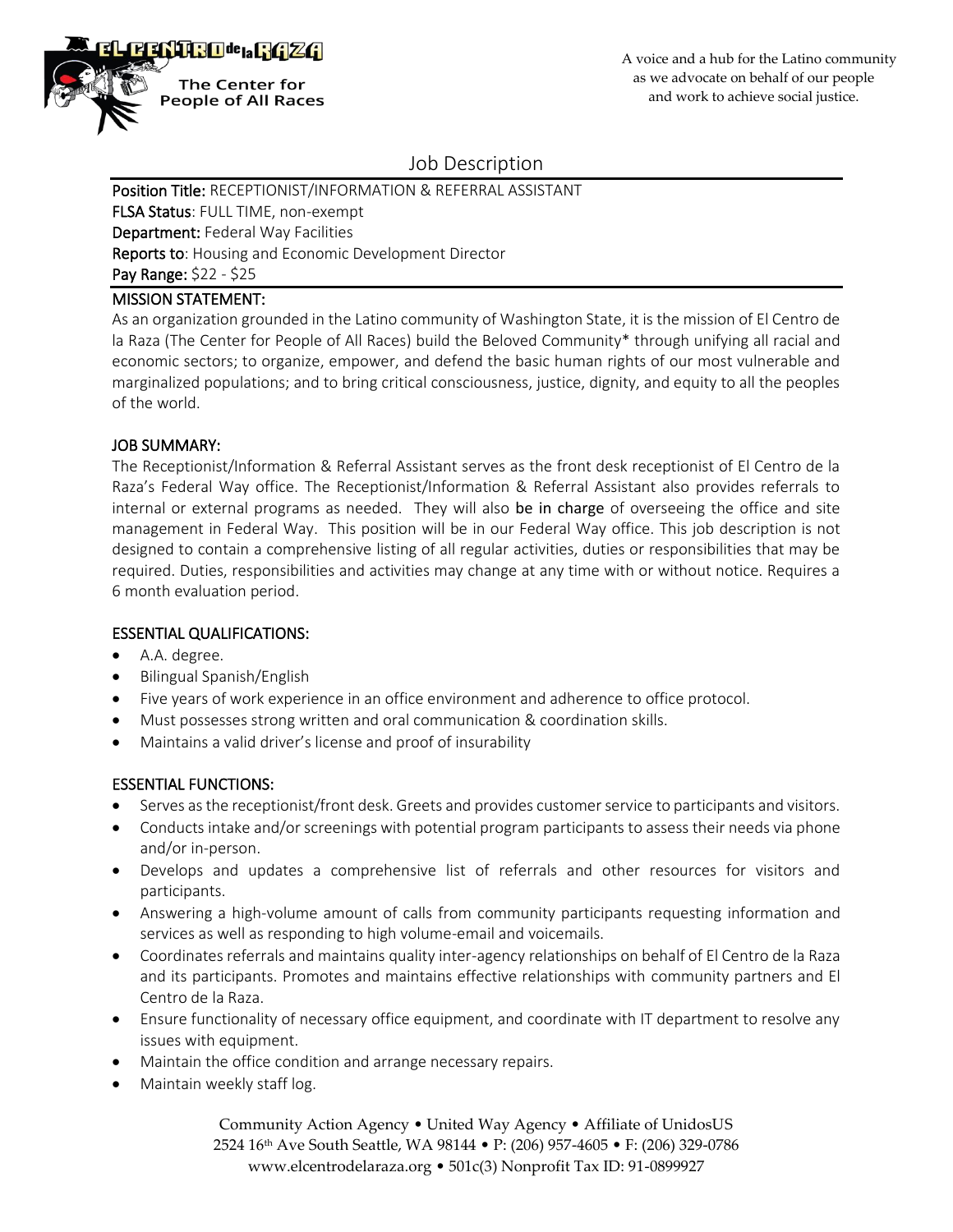- Liaise with facility management vendors, including cleaning and landscaping maintenance.
- Performs administrative duties including developing and updating office procedures, sorting mail, inventory of office supplies, program information, staff lists, calendars and schedules and other duties.
- Maintains files, documents and records organized, including electronic records.
- Specials projects as assigned.
- Participate in the center's staff meetings, one-on-one meetings with the supervisor.
- Commitment to mission, respect for the work of our nonprofit partners, commitment to providing exemplary service to our clients.
- Ability to work collaboratively and effectively with internal and external staff.
- Exercises problem solving, skillful organizing and multi-tasking.
- Demonstrates ability to maintain composure and work effectively in stressful situations.
- Must be able to maintain a neat and orderly work area.
- Ability to work cooperatively in a high-volume, fast-paced environment, and work well under pressure.
- Must be able to maintain confidences and handle highly confidential materials.
- Must perform in a professional manner at all times.
- Perform other duties and responsibilities as assigned.

#### SKILLS/TECHNICAL KNOWLEDGE:

- Computer proficiency, including Microsoft Office Suite
- Valid driver's license required.
- Strong computer skills in Microsoft Windows & Excel.

## WORKING CONDITIONS:

Edit as necessary. Works in a general office environment and a classroom environment at EL Centro de la Raza. Works a minimum of 40 hours per week. May require a flexible schedule. May work different hours on different days. May require some local travel.

- Remote work eligible: While the majority of the work is onsite, remote work is available based on quarantine procedures, weather or pre-approved schedule.
	- o El Centro reserves the right to change any or all conditions under which this position is permitted to work remotely or withdraw permission to work remotely with or without advance notice.

#### PHYSICAL REQUIREMENTS:

- Ability to sit, walk, stand, bend, squat, climb, kneel, and twist on an intermittent or continuous basis
- Ability to grasp, push, pull objects such as files, file cabinet drawers, and reach overhead
- Ability to operate telephone, desktop or laptop computer
- Ability to lift up to 40 lbs

## Equal Employment Opportunity and Accommodation Statement:

El Centro de la Raza provides equal employment opportunities to all employees and applicants for employment and prohibits discrimination and harassment of any type without regard to race, color,